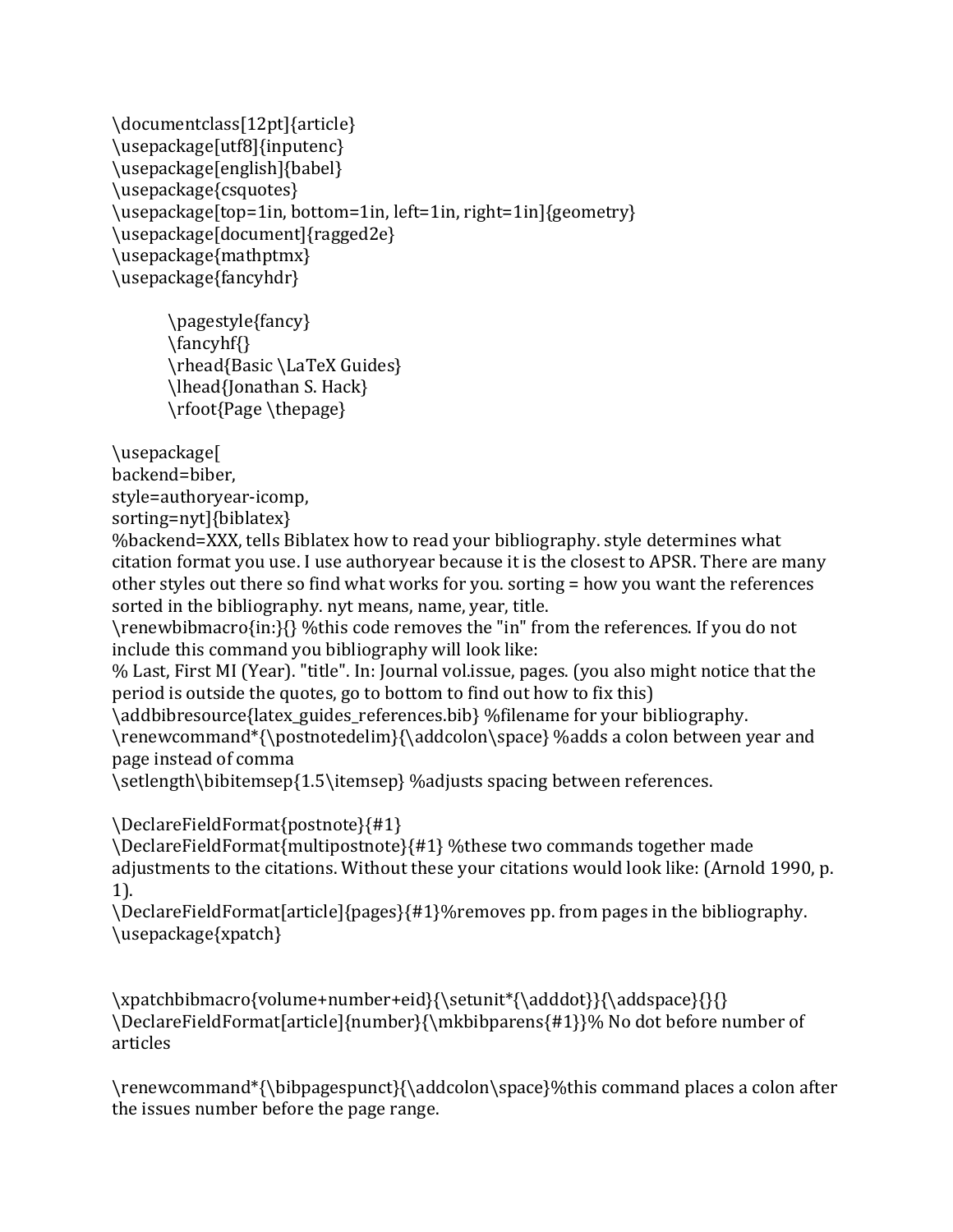## \begin{document}

\begin{center} \Large \textbf{JOP Style References Using Biblatex} \end{center}

This guide will help you begin to familiarize yourself with  $\text{Est}(Biblatex)$ . This package is designed to give you greater control over, and make it easier to customize, your bibliography. Since  $\text{Biblates}$  has so many  $\text{MANY}$  options this guide will only cover some basics. If you want more information I invite you to read the 253 page document that runs through all there is to know about the package. You can find the documentation at:

\hfill \break http://mirror.ox.ac.uk/sites/ctan.org/macros/latex/contrib/biblatex/doc/biblatex.pdf \hfill \break

Since  $\texttt{Biblatex}$  has many more features and customizable aspects you should take a look at the annotation in the code for this guide sheet. Now, let's make some pretty citations.

## \justify

\noindent This command produces citations with author, year, and page all at the end of the sentence (example): $\setminus$ 

\begin{itemize}

\item This leads us to ask, "why would Congress first deliver narrowly concentrated benefits to some groups in society and then suddenly switch sides, imposing costs on the previously favored group and delivering benefits to those whom it had long neglected?" \parencite[][33]{Arnold1990}.

\end{itemize}

\noindent This command creates a string of citations (example): \begin{itemize} \item At the state-level, legislatures implement policies adopted by neighboring states \parencite[][]{Arnold1990, Bailey2011, Bartels2009}. \end{itemize}

\noindent Let's say you want to cite the same author but from different articles. In the code you'll notice that part of the bibliography setup there is a command "\texttt{icomp}" this allows you to cite the same author multiple times with repeating the authors name. To illustrate this I have two examples below:

\begin{itemize}

\item Without ``\texttt{icomp} it would look like: The institutional legitimacy of the courts is imperative for a democratic society (Bartels 2009, Bartels 2010).